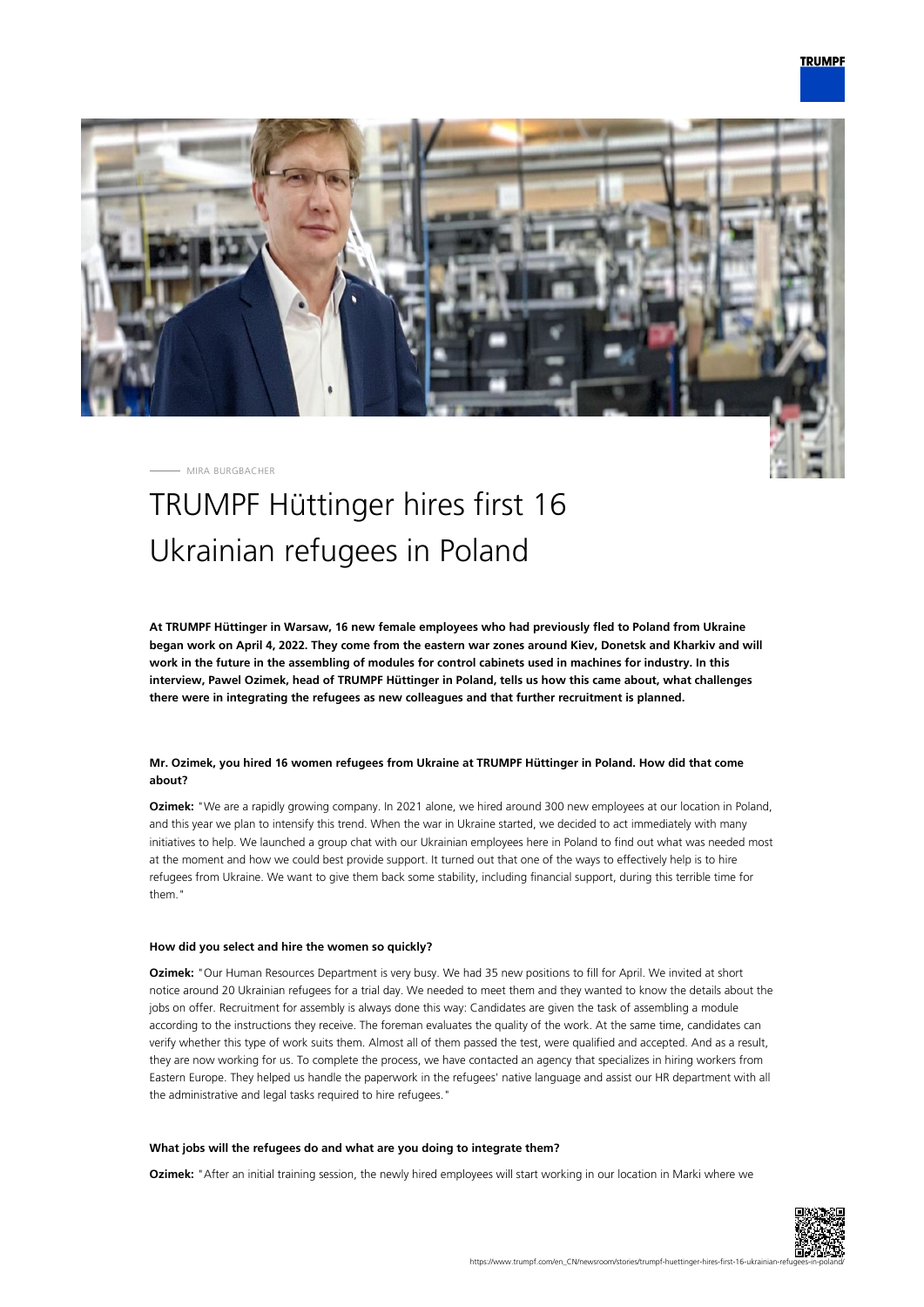assemble the modules for the control cabinets. About 80 percent of all TRUMPF machines worldwide get their control cabinets from us. On a daily basis, the new Ukrainian employees are being supported by experienced process engineers and team leaders. They have an ear for any initial difficulties that may arise and make sure that everything works. After a few months, as a result of our regular skills evaluation process, the new colleagues can be offered a more specialized type of job. As for the communication, we already have some Ukrainian employees on board who are helping us a lot in integrating these new team members. In some situations, I also see the translation tools in use. We don't want new colleagues to have to work in isolation; we want to integrate them into the existing teams."

## **What's the next step?**

**Ozimek:** "The first group of refugees joined us on April 4<sup>th</sup>. That was just the beginning: we already have 23 refugees confirmed for the next set of practice dates. And we plan to invite more. This may all sound like an experiment, and to some extent it is, but we at TRUMPF strongly trust in brave, new ideas. The reality of war made those people leave their homes and now forces them to try to normalize their lives under the new circumstances in which they have found themselves from one day to another. With a strong motivation to help on one hand, and with the consideration of the win-win aspect of the situation, the hiring of the refugees has become a part of our help policy for Ukraine."

### **What else is TRUMPF Hüttinger doing in Poland to help?**

**Ozimek:** "At TRUMPF Hüttinger in Poland, we started helping right away - since the first day of the Russian attack, we have tried every means to support our Ukrainian colleagues and their families who were forced to leave their homes and their possessions behind. We have launched a collection of relief supplies and we help the families to get from the border to safe places. Some of our employees from Ukraine have decided to return to Ukraine and fight for their country. We understood this decision and fully support them in every way. In addition, we wanted to raise money for medical aid and supplies, fuel or transportation. That's why we launched two fundraising campaigns and collected over PLN 40,000, which is equivalent to about 8,600 euros in the first few days. Many employees are volunteering in their free time. Some have taken in refugees privately who have not been accommodated by family members or in other homes. Now we are supporting the local community with donations for the language courses and food for Ukrainian school kids in our town."



The Ukrainian employees work in production in Marki. TRUMPF Hüttinger manufactures modules for control cabinets there. © TRUMPF Hüttinger



**TRUMPF**